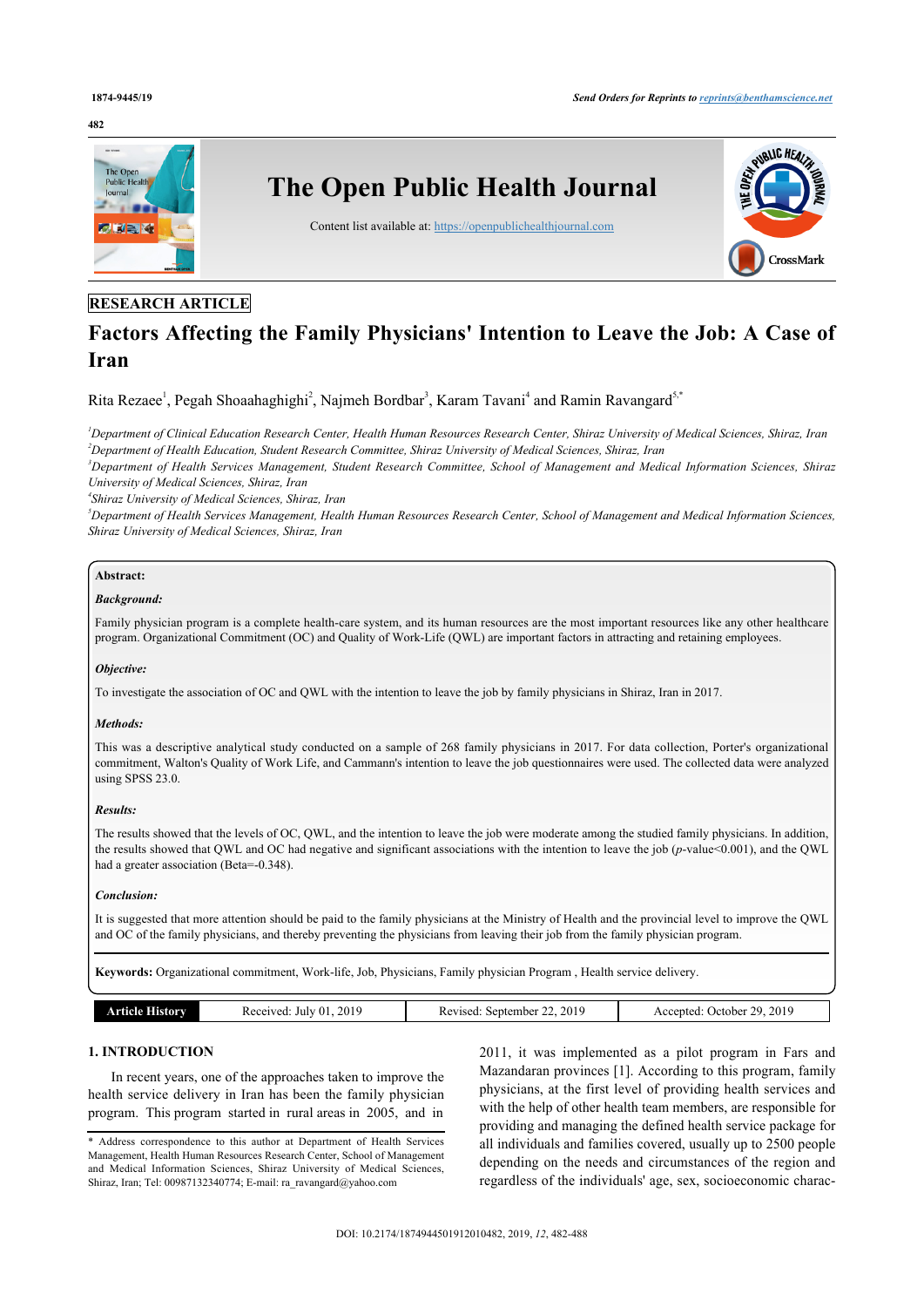teristics, *etc.*, and are mainly paid based on the capitation method. Policy makers believe that a well-functioning and comprehensive family physician program can play an important role in promoting public health, developing social justice, and establishing a comprehensive health care system [[2](#page-5-1)]. Family physicians are responsible for providing health services to individuals and their families and work on finding and treating patients and preventing disabilities. Despite the importance of the healthcare team of the family physician program, the main burden of providing services is on the physicians [\[3\]](#page-5-2). In other words, according to the World Health Organization (WHO), family physicians are at the center of the global efforts to improve the quality of healthcare and make it cost-effective by bringing equity to healthcare systems [[4](#page-5-3)].

On the other hand, an organization cannot reach a high level of performance, unless all employees are committed to its goals. Hence the concept of Organizational Commitment (OC) and its implications are important [\[5\]](#page-5-4). Meyer and Allen provided the most comprehensive concept of OC in the form of a three-dimensional model, including affective commitment (the emotional attachment to an organization), normative commitment (sense of obligation to remain in an organization), and continuous commitment (great desire to continue activities and membership in an organization) [\[5\]](#page-5-4). Organizational commitment studies revealed that employees with a higher organizational commitment increase the organization's ability to achieve its goals. Also, employees with higher commitment are more involved in their job activities, the probability of leaving their job is less likely, and have higher job motivation and satisfaction [\[6](#page-5-5) - [9\]](#page-5-6).

Moreover, the Quality of Work-Life (QWL) is a mental phenomenon influenced by personal perceptions and emotions. The QWL is a comprehensive plan to improve employees' satisfaction and to set real working conditions in an organization, such as fair and adequate salary, safe and hygienic work environment, providing opportunities for growth and sustained security, lawfulness in the organization, total space of life, unity and social cohesion, and development of human capabilities [[10\]](#page-5-7). The results of various studies on the employees' QWL have shown that in organizations, the quality of QWL is essential for recruiting and retaining employees, which can enhance learning at work, better coping with changes in the environment, improve job performance and outcomes as well as job satisfaction. Organizations that provide better QWL are likely to be more successful in hiring and retaining employees [[11](#page-5-8) - [14\]](#page-5-9). Besides, high QWL creates an environment of mutual trust and respect, in which the employees can develop them psychologically, and the organization can reduce its rigid control mechanisms. On the contrary, poor QWL results in dissatisfaction and inappropriate behavior in employees [\[15](#page-5-10)].

On the other hand, the intention to leave the job is the employees' perception and desire to leave their occupations. Severalfactors affect the intention to leave the job [[10\]](#page-5-7). Factors related to intention to leave the job by physicians are demographic characteristics, family and personal conflicts, work time and psycho-social conditions, social welfare, and job-related aspects. More specifically, factors such as having children, ethnicity, medical expertise, sex, age, work and family conflicts, on-call duties, hours of work, occupational stress, job satisfaction, job burnout, salary, quality of life, and in particular QWL [[10](#page-5-7) - [16](#page-5-11)].

As it was mentioned, human resources, as the most important component of health policies, have a great impact on the healthcare system, and the family physician program is no exception. Hence, retaining family physicians is a major challenge for healthcare planners and policymakers. If the family physician program fails to keep its physicians, most of the expected benefits, namely improving public health, developing social justice, and improving quality of life, cannot be achieved [\[17\]](#page-5-12). The results of some studies on the family physician program conducted in Iran have shown that the lack of motivational and economic factors, such as low and inadequate salaries and irregular payments, as well as environmental and working factors such as inappropriate and long working hours, high workload, job insecurity, high job responsibilities, lack of opportunities for continuing education, *etc.* are some of the main problems of family physicians [[17](#page-5-12) - [19](#page-5-13)], so that in one study, the results showed that more than a quarter of studied family physicians had left out the program in the past and more than two-thirds of family physicians were willing to leave their job in the near future [[17\]](#page-5-12).

Since the researchers did not find a comprehensive study on the associations of OC and QWL with the intention to leave the job by family physicians, the present study aimed to investigate their associations with the Shiraz family physicians' intention to leave their job in 2017.

# **2. METHODS**

This was a cross-sectional and descriptive-analytic study conducted in 2017 in order to investigate the association of OC and QWL to leave the job by family physicians in Shiraz, Iran, in 2017. The study population consisted of 671 family physicians in Shiraz, Iran. According to the results of the pilot study and using the following sample size formula, assuming  $\alpha = 0.05$ , S=0.4, and d=0.05, the sample size was determined at 245. For the purpose of increasing the accuracy and taking into account, the 10% dropouts, the sample size was considered at 268 family physicians. The samples were selected randomly from the list of available family physician profiles using a random number table.

$$
n=\frac{Z_{1-\frac{\alpha}{2}}^2S^2}{d^2}
$$

Where  $Z$ = the critical value and the statistic corresponding to the level of confidence,  $S^2$ = the variance of the intention to leave the job in the pilot study sample, and d= the degree of precision.

In order to collect the required data, three different questionnaires were used: The Porter's Organizational Commitment Questionnaire, which included 15 questions in three dimensions of continuous commitment, affective commitment, and normative commitment, to measure the organizational commitment [[20\]](#page-5-14), in which the mean score of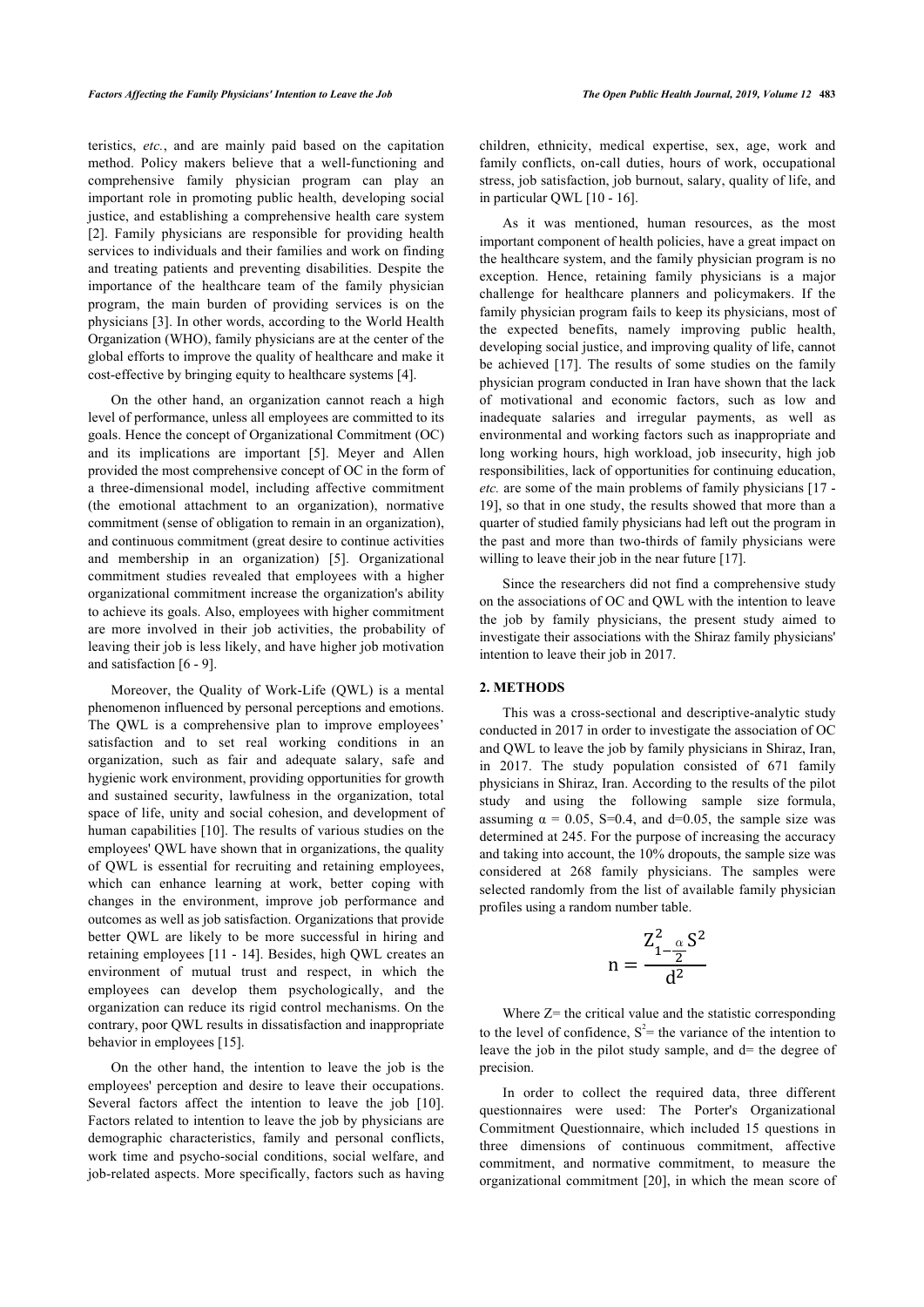<span id="page-2-0"></span>less than 35 was considered low, between 35 and 55 as moderate and higher than 55 as high; the Walton's Quality of Work Life Questionnaire which included 26 items covering eight dimensions of fair and adequate payment, a safe and healthy work environment, provision of continuous growth and safety, lawfulness in the organization, social affiliation of work life, general space of work life, integrity and social cohesion in the organization, and development of human capabilities [[21\]](#page-5-15), in which the mean score of less than 50 was considered low, between 50 and 90 as moderate, and over 90 as high; and the Cammann's questionnaire which was used to measure the intention to leave the job consisted of six questions in social, individual, and environmental dimensions [[22](#page-5-16)], in which the mean score of less than 10 was considered low, between 10 and 20 as moderate and over 20 as high.

The 5-point Likert scale was used to measure the mentioned variables through three questionnaires used, in which 1 referred to "completely disagree" or "very little" and 5 to "completely agree" or "very high". The demographic data of the participating physicians were also collected.

The validity and reliability of the questionnaires had been verified and confirmed in previous domestic studies through getting experts' opinion, as well as using Cronbach's alpha for Porter's Organizational Commitment, Walton's Quality of Work Life, and Camman's Intention to Leave the Job questionnaires at 0.84, 0.86 and 0.91, respectively [\[17](#page-5-12), [21,](#page-5-15) [23](#page-5-17)].

The collected data were analyzed using SPSS version 23.0 through the Shapiro Wilk test, Independent-Samples *t*-Test, ANOVA, Pearson correlation coefficient and multiple linear regression of OC and QWL on the intention to leave the job (Backward method). A *p*-value< 0.05 was considered to be significant.

#### **2.1. Ethics**

The present study was approved by the Ethics Committee of Shiraz University of Medical Sciences (Project No.: 95-01-01-11303). Oral informed consent was obtained from all participants in this study and all of them were assured of the confidentiality of their responses.

# **3. RESULTS**

Of the 268 distributed questionnaires, 253 questionnaires were completed and returned to the researchers. The results showed that the majority of physicians were male (64%), married (90.1%), at the age group of 41-60 years (74.3%), formal and official employees (32.4%), at the work experience group of 11-20 years (47%), and had less than 5 years of experience in the family physician program (85.8%) (Table **[1](#page-2-0)**).

The results of the Shapiro Wilk test showed that the dependent variable, *i.e.* the intention to leave the job, was normal (*p*-value>0.05). According to the results, the mean score of OC was  $45.18 \pm 8.26$ , indicating a moderate level. Among the dimensions of this variable, the highest and lowest means were related to the normative commitment (16.24  $\pm$ 3.22), and effective commitment (13.93  $\pm$  4.97), respectively. In addition, the mean score of QWL was  $65.51 \pm 14.92$ , indicating a moderate level. Among the dimensions of QWL,

social integration (9.81  $\pm$  2.49) had the highest mean and the fair and adequate payment (6.65  $\pm$  2.50) had the lowest one. In this study, the mean score of the intention to leave the job amongst family physicians was also at a moderate level of  $16.35 \pm 6.66$  (Table [2](#page-3-0)).

| Table 1. Demographic characteristics of the participants |  |  |
|----------------------------------------------------------|--|--|
| $(n = 253)$ .                                            |  |  |

| Variable                                                | Frequency (%)             |              |
|---------------------------------------------------------|---------------------------|--------------|
| Gender                                                  | Male                      |              |
|                                                         | Female                    | 91 (36%)     |
| <b>Marital status</b>                                   | <b>Married</b>            | 228 (90.1%)  |
|                                                         | <b>Single</b>             | $21(8.3\%)$  |
|                                                         | <b>Divorced</b>           | $3(1.2\%)$   |
|                                                         | Widow/widower             | $1(0.4\%)$   |
| Age group (years)                                       | $<$ 31                    | $17(6.7\%)$  |
|                                                         | $31 - 40$                 | $26(10.3\%)$ |
|                                                         | $41 - 50$                 | 112 (44.27%) |
|                                                         | $51 - 60$                 | 76 (30.03%)  |
|                                                         | >60                       | 22(8.7%)     |
| <b>Type of employment</b><br><b>Formal and official</b> |                           | 82 (32.4%)   |
|                                                         | Contractual               | 80 (31.6%)   |
|                                                         | Private                   | 68 (26.9%)   |
|                                                         | <b>Treaty</b>             | $18(7.1\%)$  |
|                                                         | <b>Apprentice program</b> | 5(2%)        |
| Work experience (years)                                 | $<$ 5                     | $23(9.1\%)$  |
|                                                         | $6 - 10$                  | $19(7.5\%)$  |
|                                                         | $11 - 20$                 | 119 (47%)    |
|                                                         | $21 - 35$                 | 84 (33.2%)   |
|                                                         | >36                       | $8(3.2\%)$   |
| Work experience as a family                             | $<$ 5                     | 217 (85.8%)  |
| physician in rural or urban<br>areas (years)            | $6 - 10$                  | 19 (7.5%)    |
|                                                         | >11                       | 17(6.7%)     |

Also, the results showed that there were not any significant associations between the studied family physicians' demographic characteristics and the mean of their intention to leave the job (*p*-value>0.05) (Table **[3](#page-3-1)**).

Moreover, the results of the Pearson correlation coefficient showed that OC and QWL had negative and significant correlations with the intention to leave the job ( $r = -0.699$ , *p*value< $0.001$  and  $r = -0.535$ , *p*-value $0.001$  (Table [4](#page-3-2)).

On the other hand, the results of multiple linear regression of OC and QWL on the intention to leave the job showed that the QWL and OC had negative and significant associations with the intention to leave the job (*p*-value<0.001). However, the QWL had a greater association in explaining the dependent variable (Coefficient of QWL=-0.348 *vs.* Coefficient of OC=-0.260) (Table **[5](#page-3-3)**). Furthermore, the value of the Adjusted R-square in the regression model was 0.49. In other words, only 49% of the dependent variable variations could be explained by changes in the independent variables, namely, the QWL and OC. Therefore, the identified equation to explain this relationship was as follows:

Intention to leave the job =  $3.024 - 0.155QWL - 0.210OC$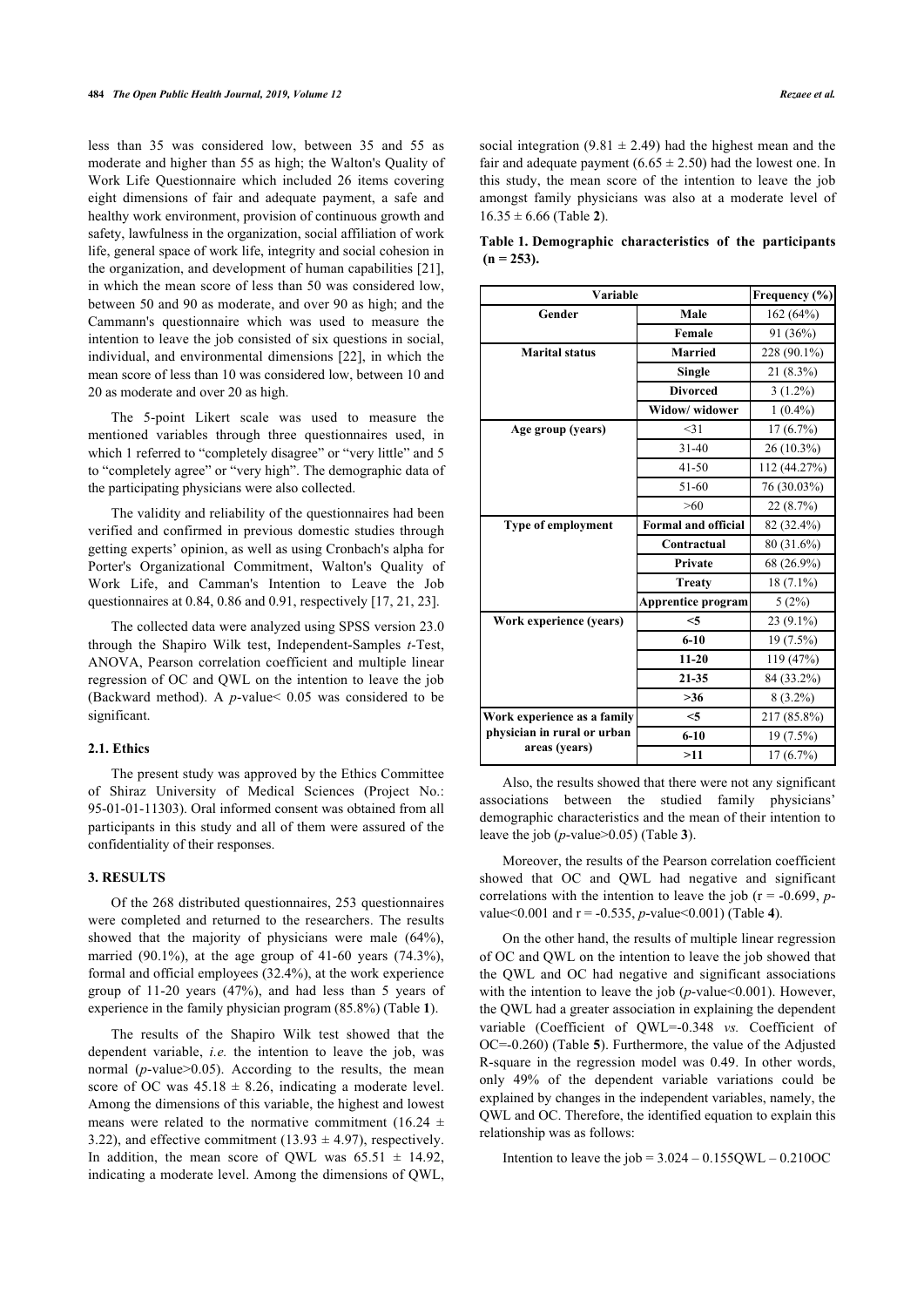<span id="page-3-0"></span>

| Table 2. The means and Standard Deviations (SDs) of organizational commitment, quality of work life and intention to leave |  |  |
|----------------------------------------------------------------------------------------------------------------------------|--|--|
| the job dimensions among the studied family physicians.                                                                    |  |  |

| <b>Factors</b>                     | <b>Dimensions</b><br>Mean               |             | <b>SD</b>     |    | <b>Minimum</b> Maximum |
|------------------------------------|-----------------------------------------|-------------|---------------|----|------------------------|
|                                    | Affective                               |             | 3.26          | 5  | 25                     |
| <b>Organizational Commitment</b>   | Continuous                              | 15          | 3.4           | 5  | 25                     |
|                                    | Normative                               |             | 16.24<br>2.58 | 5  | 25                     |
|                                    | Total                                   |             | 8.61<br>45.18 | 15 | 75                     |
|                                    | Fair and adequate payment               |             | 2.02          | 3  | 15                     |
| <b>Quality of Work Life</b>        | Healthy and safe working environment    | 9.52        | 2.08          | 3  | 15                     |
|                                    | Providing growth and safety opportunity |             | 2.24          | 3  | 15                     |
|                                    | Lawfulness                              |             | 2.97          | 4  | 20                     |
|                                    | Social affiliation                      | 7.12        | 1.84          | 3  | 15                     |
|                                    | General space of work life              | 7.45        | 1.67          | 3  | 15                     |
|                                    | Social integration                      | 9.81        | 1.99          | 4  | 20                     |
|                                    | Developing human capabilities           | 8.62        | 2.02          | 3  | 15                     |
|                                    | Total                                   | 65.51 11.94 |               | 26 | 130                    |
| Intention to leave the job (Total) |                                         |             | 16.35 5.33    | 6  | 30                     |

<span id="page-3-1"></span>**Table 3. The associations between the demographic characteristics of the studied family physicians and their intention to leave the job.**

| <b>Variables</b>       |                     | $Mean \pm SD$     | <b>Results</b>   |
|------------------------|---------------------|-------------------|------------------|
| Sex                    | Male                | $16.33 \pm 2.59$  | $t = -0.059$     |
|                        | Female              | $16.38 \pm 1.71$  | $p$ -vale= 0.953 |
| <b>Marital Status</b>  | Single              | $15.16 \pm 3.02$  | $t = -0.942$     |
|                        | Married             | $16.48 \pm 1.78$  | $p$ -value=0.242 |
| Age group (year)       | $<$ 31              | $18.40 \pm 1.66$  | $F = 2.7$        |
|                        | $31-40$             | $20.11 \pm 1.70$  | $p$ -value=0.089 |
|                        | $41 - 50$           | $16.94 \pm 2.50$  |                  |
|                        | 51-60               | $14.02 \pm 2.02$  |                  |
|                        | >60                 | $13.41 \pm 2.02$  |                  |
| Type of employment     | Formal and official | $15.85 \pm 1.49$  | $F = 2.43$       |
|                        | Contractual         | $15.74 \pm 2.75$  | $p$ -value=0.068 |
|                        | Private             | $14.81 \pm 3.72$  |                  |
|                        | Treaty              | $15.61 \pm 2.42$  |                  |
|                        | Apprentice program  | $11.20 \pm 0.824$ |                  |
| Work Experience (year) | $<$ 5               | $16.43 \pm 2.59$  | $F=0.516$        |
|                        | $6 - 15$            | $14.36 \pm 1.55$  | $p$ -value=0.724 |
|                        | $16 - 25$           | $16.31 \pm 3.04$  |                  |
|                        | $26 - 35$           | $16.79 \pm 1.85$  |                  |
|                        | $>35$               | $16.62 \pm 1.92$  |                  |

# **4. DISCUSSION**

<span id="page-3-2"></span>The implementation of family physician program by the Ministry of Health and Medical Education is part of the fourth development plan in Iran. Based on this program, all basic health services should be provided to the general public by general physicians who work in this program [[24\]](#page-5-18). Considering that human resources play an important role in the development of each program, this study aimed to investigate the associations of OC and QWL with the intention to leave the job by the family physicians in 2017, Shiraz, Iran.

<span id="page-3-3"></span>The results of the multiple linear regression of OC and

QWL on the intention to leave the job showed that QWL and OC had negative and significant associations with the studied family physicians' intention to leave their job.

**Table 4. The Correlation of organizational commitment and quality of work life with the intention to leave the job among the studied family physicians.**

| <b>Factors</b>                 | <b>Pearson Correlation</b><br>Coefficient | <i>p</i> -value |
|--------------------------------|-------------------------------------------|-----------------|
| Organizational commitment (OC) | $-0.689$                                  | < 0.001         |
| Quality of work life (QWL)     | $-0.535$                                  | < 0.001         |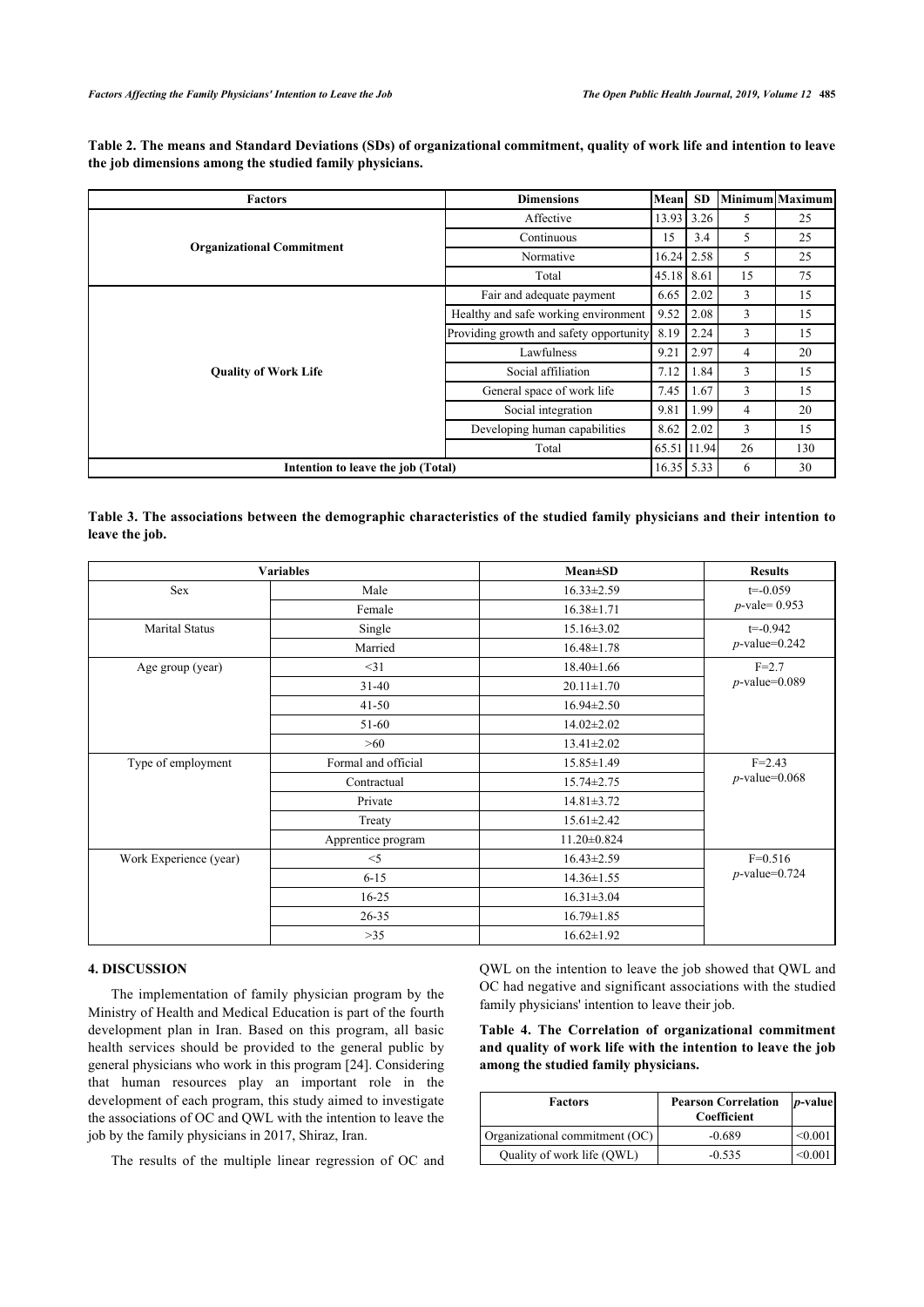| Intention to Leave the Job     | <b>Unstandardized Coefficients</b> |                       | <b>Standardized Coefficients</b> |          |                 |
|--------------------------------|------------------------------------|-----------------------|----------------------------------|----------|-----------------|
|                                | B                                  | <b>Standard Error</b> | <b>Beta</b>                      |          | <i>p</i> -value |
| Constant                       | 3.024                              | 0.853                 | $---$                            | 2.84     | < 0.001         |
| Quality of Work Life (QWL)     | $-0.155$                           | 0.023                 | $-0.348$                         | $-5.405$ | < 0.001         |
| Organizational Commitment (OC) | $-0.210$                           | 0.042                 | $-0.260$                         | $-4.040$ | < 0.001         |

**Table 5. The results of the multiple linear regression of OC and QWL on the intention to leave the job among the studied family physicians.**

Also, the results of this study indicated that the mean score of organizational commitment of family physicians was at a moderate level. Among the dimensions of organizational commitment, the highest mean was related to the normative commitment. In this regard, the results of Zarei *et al.* (2016) [[25\]](#page-5-19),Bahrami *et al.* (2016) [\[26](#page-5-20)], and Ferrera's (2007) [[27](#page-6-0)] studies showed that the mean score of OC among the staff of the healthcare network and nurses was moderate and the highest mean of OC was related to the normative commitment dimension, which was in line with the present study findings. However, the results of Karami *et al.'s* study (2017) showed that the highest mean score of nurses' organizational commitment was related to emotional commitment, which was not consistent with the present study results [[28\]](#page-6-1). The study by Hanamaria Cochio *et al.* (2010) showed that primary care physicians in Finland had a lower organizational commitment than other physicians, which was due to their high expectations, lower control over job activities, and poor partner counseling [\[29](#page-6-2)]. One reason for moderate OC of family physicians in the current study might be due to their high workload and a large number of patients. In addition, the results of two studies showed that promotion and development of the job and the feeling of justice in an organization by the employees played an important role in increasing their organizational commitment [[30](#page-6-3), [31](#page-6-4)]. It seems that given the fact that there is no possibility of promotion and career development for family physicians, it can lead to the reduced organizational commitment.

According to our findings, the mean score of QWL was moderate among the studied population. Also, among the QWL dimensions, the highest mean was related to the social integration of work-life and the lowest mean was related to the fair and sufficient payment. In the studies of Arab *et al.* (2012) [[32\]](#page-6-5) and Shabani Nejad *et al.* (2012) [[33\]](#page-6-6), the QWL expressed by the physicians of hospitals affiliated to Tehran University of Medical Sciences and the family physicians of Mazandaran province was also moderate, which is consistent with the present study. However, in the study by Gonzales Baltazar *et al.* (2015), the QWL of primary care physicians in Mexico was at a high level [[34\]](#page-6-7). The reason for the differences in the results of Baltazar *et al.* with the results of other studies might be due to the differences in working, cultural and social conditions in the studied populations.

On the other hand, in the studies by Mohammadi *et al.* (2011) [\[23](#page-5-17)] and Zarei *et al.* (2016) [[25](#page-5-19)], the results showed that the lowest level of satisfaction with the quality of work-life in the studied nursing staff and other healthcare employees was related to the fair and adequate payment, which was similar to those of the present study. Moreover, in the study by Jaafarpour *et al.* (2015)[[35](#page-6-1)] that investigated the QWL of nurses, the fair and adequate payment, safe and hygienic work environment, provision of the opportunity for continuous growth and security, lawfulness in the work environment, and the general working environment were at the low level, and development of human capabilities, social affiliation of working life and social integration of working life were moderate, which were in line with the results of the present study.

In this study, the mean score of intention to leave the job among the studied family physicians was moderate, which can be due to The results of Amir Ismaili *et al.'s* study (2014) showed that 26% of family physicians had left out their jobs in the past and 77.3% of family physicians were also willing to leave their jobs in the near future[[17\]](#page-5-12). The results of Hanamaria Cossio *et al.'s* study (2010) showed that primary care physicians in Finland had a higher intention to leave the job than other physicians [[29\]](#page-6-2), which confirm the results of the present study. Hariri *et al.* (2012) [\[36](#page-6-8)], Atashzade Shorideh (2013) [[37](#page-6-9)], and Nikbakht Nasarbabadi *et al.* (2014) [[38](#page-6-10)] in their studies showed that the intention to leave the job among the studied nursing staff was moderate, and their results were in line with those of the present study. In most of these studies, the reasons for wanting to leave the job were low payments, long hours of work, irregular payments, lack of job security, job stress and heavy workloads, high job responsibilities, lack of opportunities for continuing education, *etc.* Considering that in the present study, the fair and adequate payment was the most important reason for physicians' dissatisfaction with QWL, it can be argued that the main reason for leaving the job among the studied population was the lack of fair and adequate payment.

Furthermore, our results indicated that there was a negative and significant association between OC and the intention to leave the job. In this regard, the results of studies by Mir *et al.* (2002) [\[39](#page-6-11)], and Pine and Hoffman (2005) [[40](#page-6-12)] are consistent with those of the present study.

This study, like other studies, had some limitations. This study was a cross-sectional study in which the required data were collected only by completing the questionnaires. Therefore, it is suggested that similar studies should be carried out longitudinally using qualitative methods along with the quantitative ones.

This study, like other studies, had some limitations, including its cross-sectional design and the use of only questionnaires to collect the required data.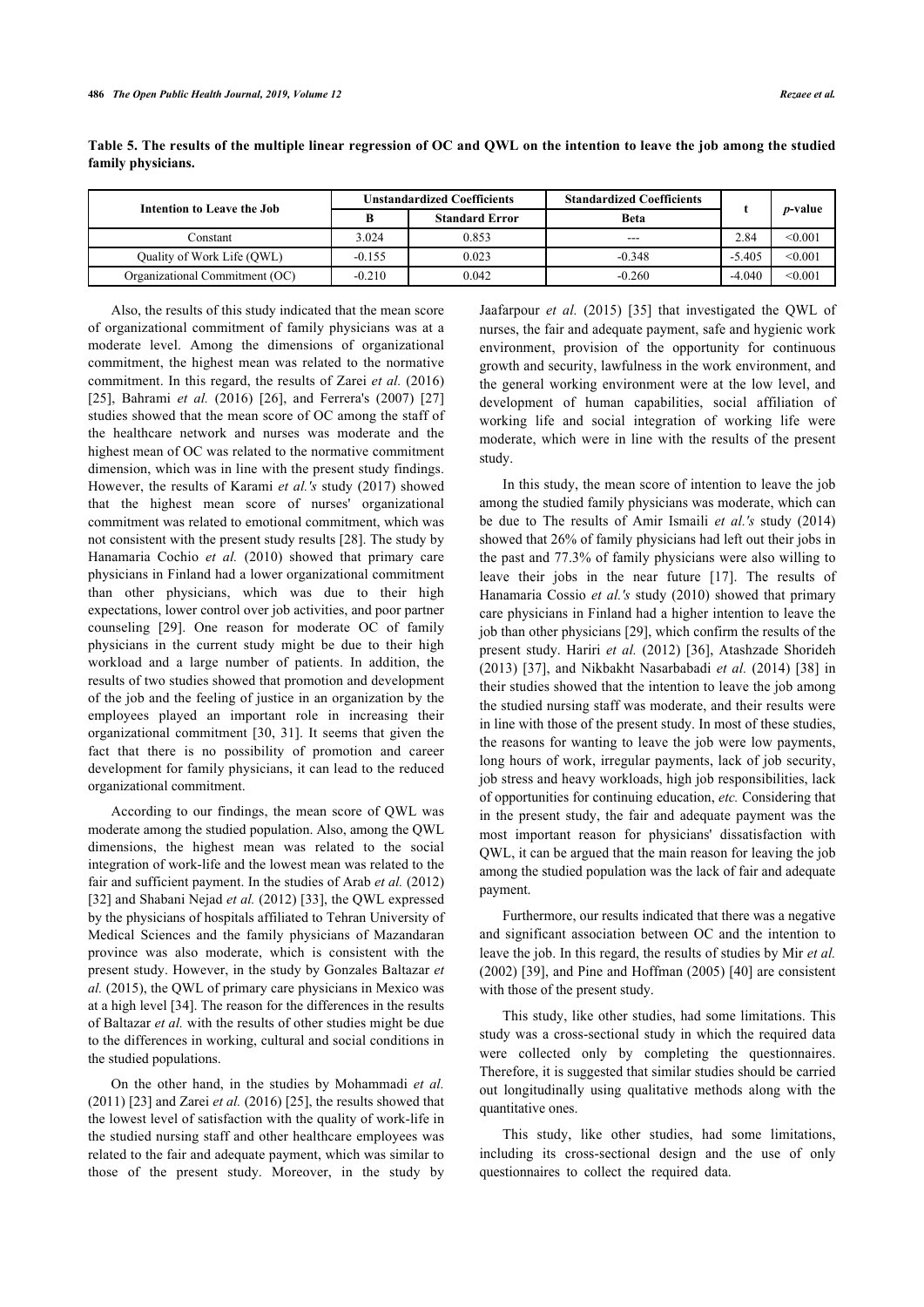# <span id="page-5-4"></span>**CONCLUSION**

<span id="page-5-5"></span>Since the family physician program was implemented with the aim of improving healthcare system in Iran, it is essential to retain and keep physicians as the principal member of this program. As the findings of this study showed, OC and QWL had negative and significant associations with the intention to leave the job. Therefore, paying attention to meeting family physicians' job, individual, and family needs at different levels and observing organizational justice can increase their OC and QWL, which leads to reducing their intention to leave their job.

# <span id="page-5-6"></span>**ETHICS APPROVAL AND CONSENT TO PARTICIPATE**

<span id="page-5-7"></span>The study was approved by the Ethics Committee of Shiraz University of Medical Sciences, Iran (Project No.: 95-01-01-11303).

# <span id="page-5-8"></span>**HUMAN AND ANIMAL RIGHTS**

Not applicable.

### **CONSENT FOR PUBLICATION**

<span id="page-5-9"></span>The Oral informed consent was obtained from all participants in this study.

# **AVAILABILITY OF DATA AND MATERIALS**

<span id="page-5-10"></span>The data from this study will be made available by the author on request.

#### <span id="page-5-12"></span><span id="page-5-11"></span>**FUNDING**

None.

## **CONFLICT OF INTEREST**

The authors declare that there is no conflict of interest, financial, or otherwise.

# <span id="page-5-13"></span>**ACKNOWLEDGEMENTS**

<span id="page-5-14"></span>The researchers wish to thank all family physicians participating in this study for their kind cooperation with the researchers in collecting and analyzing data, as well as Mr. H. Argasi at the Research Consultation Center (RCC) of Shiraz University of Medical Sciences for his invaluable assistance in editing this manuscript.

#### <span id="page-5-16"></span><span id="page-5-15"></span><span id="page-5-0"></span>**REFERENCES**

- <span id="page-5-17"></span>[1] Homaie Rad E, Delavari S, Aeenparast A, Afkar A, Farzadi F, Maftoon F. Does economic instability affect healthcare provision? evidence based on the urban family physician program in iran. Korean J Fam Med 2017; 38(5): 296-302. [\[http://dx.doi.org/10.4082/kjfm.2017.38.5.296](http://dx.doi.org/10.4082/kjfm.2017.38.5.296)] [PMID: [29026491](http://www.ncbi.nlm.nih.gov/pubmed/29026491)]
- <span id="page-5-18"></span><span id="page-5-1"></span>[2] Doshmangir L, Bazyar M, Doshmangir P, Mostafavi H, Takian A. Infrastructures required for the expansion of family physician program to urban settings in Iran. Arch Iran Med 2017; 20(9): 589-97. [PMID: [29048921](http://www.ncbi.nlm.nih.gov/pubmed/29048921)]
- <span id="page-5-19"></span><span id="page-5-2"></span>[3] Kalhor R, Azmal M, Kiaei MZ, Eslamian M, Tabatabaee SS, Jafari M. Situational analysis of human resources in family physician program: Survey from Iran. Mater Sociomed 2014; 26(3): 195-7. [\[http://dx.doi.org/10.5455/msm.2014.26.195-197](http://dx.doi.org/10.5455/msm.2014.26.195-197)] [PMID: [25126016\]](http://www.ncbi.nlm.nih.gov/pubmed/25126016)
- <span id="page-5-20"></span><span id="page-5-3"></span>[4] Khayyati F, Motlagh ME, Kabir M, Kazemeini H, Gharibi F, Jafari N. The role of family physician in case finding, referral, and insurance coverage in the rural areas. Iran J Public Health 2011; 40(3): 136-9.

[PMID: [23113096\]](http://www.ncbi.nlm.nih.gov/pubmed/23113096)

- [5] Dixit V, Bhati M. A study about employee commitment and its impact on sustained productivity in Indian auto-component industry. Eur J Bus Soc Sci 2012; 1(6): 34-51.
- [6] Naquin S, Holton E. The effects of personality, affectivity, and work commitment on motivation to improve work through learning. Hum Resour Dev Q 2002; 13(4): 357-76. [\[http://dx.doi.org/10.1002/hrdq.1038](http://dx.doi.org/10.1002/hrdq.1038)]
- [7] Testa MR. Organizational commitment, job satisfaction, and effort in the service environment. J Psychol 2001; 135(2): 226-36. [\[http://dx.doi.org/10.1080/00223980109603693\]](http://dx.doi.org/10.1080/00223980109603693) [PMID: [11403344\]](http://www.ncbi.nlm.nih.gov/pubmed/11403344)
- [8] McMurray A, Scott D, Pace R. The relationship between organizational commitment and organizational climate in manufacturing. Hum Resour Dev Q 2004; 15(4): 473-88. [\[http://dx.doi.org/10.1002/hrdq.1116](http://dx.doi.org/10.1002/hrdq.1116)]
- [9] Schwepker C. Ethical climate's relationship to job satisfaction, organizational commitment, and turnover intention in the salesforce. J Bus Res 2001; 54(1): 39-52.

[\[http://dx.doi.org/10.1016/S0148-2963\(00\)00125-9\]](http://dx.doi.org/10.1016/S0148-2963(00)00125-9)

- [10] Faraji O, Salehnejad G, Gahramani S, Valiee S. The relation between nurses' quality of work life with intention to leave their job. Nurs Pract Today 2017; 4(2): 103-11.
- [11] Duad N. Investigating the relationship between quality of work life and organizational commitment amongst employees in Malaysian firms. Int J Bus Manage 2010; 5(10): 75-82. [\[http://dx.doi.org/10.5539/ijbm.v5n10p75](http://dx.doi.org/10.5539/ijbm.v5n10p75)]
- [12] Dargahi H, Changizi V, Jazayeri Gharabagh E. Radiology employees' quality of work life. Acta Med Iran 2012; 50(4): 250-6. [PMID: [22592575\]](http://www.ncbi.nlm.nih.gov/pubmed/22592575)
- [13] Saraji G, Dargahi H. Study of quality of work life (QWL). Iran J Public Health 2006; 35(4): 8-14.
- [14] Hannif Z, Burgess J, Connell J. Call centres and the quality of work life: Towards a research agenda. J Ind Relat 2008; 50(2): 271-84. [\[http://dx.doi.org/10.1177/0022185607087902](http://dx.doi.org/10.1177/0022185607087902)]
- [15] Herrera Sánchez R, Cassals Villa M. Algunos factores influyentes en la calidad de vida laboral de enfermería. Rev Cubana Enferm 2005;  $21(1): 1-10$
- [16] Degen C, Li J, Angerer P. Physicians' intention to leave direct patient care: An integrative review. Hum Resour Health 2015; 13(1): 74-85. [\[http://dx.doi.org/10.1186/s12960-015-0068-5\]](http://dx.doi.org/10.1186/s12960-015-0068-5) [PMID: [26350545](http://www.ncbi.nlm.nih.gov/pubmed/26350545)]
- [17] Amiresmaili M, Khosravi S, Feyzabadi VY. Factors affecting leave out of general practitioners from rural family physician program: A case of Kerman, Iran. Int J Prev Med 2014; 5(10): 1314-23. [PMID: [25400891\]](http://www.ncbi.nlm.nih.gov/pubmed/25400891)
- [18] Arab M, Shafiee M, Iree M, Safari H, Habibi F, Akbari Sari A, *et al.* Surveying the attitude of family physicians working in health centers of Tehran University of Medical Sciences towards their profession using a qualitative approach. Hospital 2013; 12(3): 19-28.
- [19] Behzadifar M, Behzadifar M, Heidarvand S, *et al.* The challenges of the family physician policy in Iran: A systematic review and metasynthesis of qualitative researches. Fam Pract 2018: 35(6): 652-60. [\[http://dx.doi.org/10.1093/fampra/cmy035\]](http://dx.doi.org/10.1093/fampra/cmy035) [PMID: [29741692](http://www.ncbi.nlm.nih.gov/pubmed/29741692)]
- [20] Yousef D. Validating the dimensionality of Porter *et al.*'s measurement of organizational commitment in a non-Western culture setting. Int J Hum Resour Manage 2003; 14(6): 1067-79. [\[http://dx.doi.org/10.1080/0958519032000106218\]](http://dx.doi.org/10.1080/0958519032000106218)
- [21] Esmaeli Lahmali A. A study of relationship between Quality of Work
- Life (QWL) and performance of the staff in mazandaran provin tax affairs general directoratece. J Tax Res 2013; 16(67): 171-95.
- [22] Farhadi A, Movahedi Y, Nalchi M, Daraei M, Mohammadzadegan R. The relationship between Work-family conflict, burnout dimensions and intention to leave among female nurses. Iran J Nurs 2013; 26(84): 34-43.
- [23] Mohammadi A, Sarhanggi F, Ebadi A, Daneshmandi M, Reiisifar A, Amiri F, *et al.* Relationship between psychological problems and quality of work life of Intensive Care Unit Nurses. Iran J Crit Care Nurs 2011; 4(3): 135-40.
- [24] Shiri M, Asgari H, Talebi M, Rohani M, Narimani S. Educational needs assessment of family (general) physicians working in rural health centers of esfahan districts in five domains. ran. J Med Educ 2011; 10(5): 726-34.
- [25] Zarei E, Ahmadi F, Danshkohan A, Ramezankhani A. The correlation between organizational commitment and the quality of working life among staff of Sarpolzahab health network. J Healthc Prot Manage 2016; 5(2): 61-9.
- [26] Bahrami MA, Barati O, Ghoroghchian MS, Montazer-Alfaraj R, Ranjbar Ezzatabadi M. Role of organizational climate in